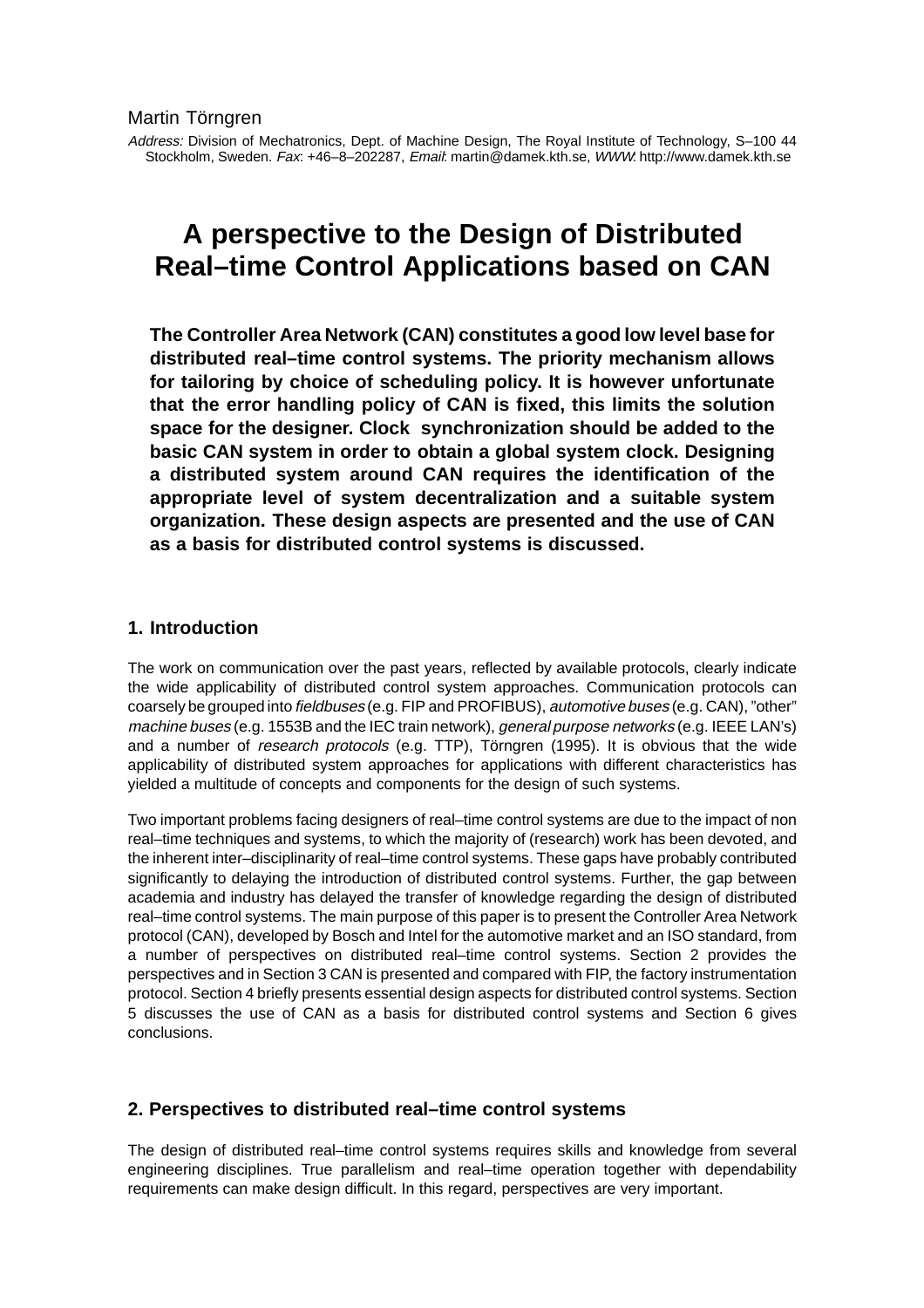**A brief non–technical perspective.** Much insight, intuition and information can be gained by comparing distributed real–time systems with human distributed systems. Fox (1981) shows that such analogies are useful by comparing distributed computer systems with distributed human organizations and by attempting to apply organization theory to computer systems. Interesting aspects including the selection of organizational structures (i.e. entities and communication paths), the selection of a "control regime", encapsulation, control delegation and coordination are discussed. One conclusion is that decentralization is a highly appropriate form of organization for complex distributed computer systems. There are many other further common life analogies that can be drawn. This topic is further elaborated by Törngren (1995).

**A brief historical perspective.** User needs and technological advances paved way for the introduction of *direct digital control* systems in 1963 (i.e. a system where a computer is directly interfaced to and controls a particular system), digital multiplexing in serial communication in the early 1970s and the first *distributed computer control systems* in the middle and late 1970s. At this period of time, research activities were consequently increased, evident from the fact that IEEE and IEE conferences on distributed computer control systems and distributed processing were started. With lower costs, increasing performance and reliability of digital technology, distributed control systems were soon thereafter applied in integrated manufacturing. Papers treating the use of distributed control in machinery also appeared at this time, see Duffie (1982). Excellent work dealing with some of the fundamentals of distributed control systems was produced in the early days of distributed processing. For example, arguments for establishing a global clock as a fundamental base for distributed applications was put forward by Kopetz (1983) who also discussed the use of datagrams for real–time applications instead of conventional positive acknowledgement and retransmission protocols. In an early work on distributed processing by Jensen and Boebert (1976), the partitioning and allocation phases are discussed. Enslow (1978) and Jensen (1981) clarified levels and degrees of decentralization. A communication model similar to that used by CAN was presented by Guth and d'Epinay (1983) in the context of process control applications (further discussed in section 3) and various design aspects discussed by Ramseyer (1979), Wolff (1977). In a historical perspective, machine embedded control applications constitute the most recent area for distributed computer systems.

It is interesting to note the following quote by Motus and Rodd (1994): "Embedded or real-time software was for a long period left to non–professional programmers, such as control and mechanical engineers". This indicates the gap from computer science to control applications. It has also been stated that computer science lacks a historical perspective, Laplante (1995). This is related to inter–disciplinarity since real–time control systems based on mechanics, pneumatics, hydraulics, analog electronics and humans have existed for ages. What is fairly new is the art of computer engineering and science, and the design of computer based real–time systems. Nevertheless, in parallel to industrial control systems and spurred by the classical Liu and Layland (1973) paper, in particular real–time scheduling theory became a vital research field in academic computer science. The focus on general purpose computing systems combined with the lack of inter–disciplinary interaction is believed to have lead to an uncertainty regarding important design parameters for distributed real–time control systems. It is therefore appropriate to continue with an area perspective.

**Real–time control systems and the inter–disciplinary gap.** Performing real–time control means that it is no longer possible to rely on conventional abstraction mechanisms that provide an abstract view of the underlying hardware through the use of operating systems and communication protocols. This is so since the actual timing behaviour depends on the implementation of these abstractions, which therefore need to specifically address real–time. The basis for the design of general purpose (non real–time) distributed computer systems, however, is made up of components that provide high average performance. The focus on average performance and the major difference in approach compared to real–time systems is well illustrated by Tannenbaum (1995): "On account of the constraints on real–time distributed systems, their protocols are often quite unusual. In this section we will examine one such protocol, TTP (Time– Triggered Protocol) (Kopetz and Grundsteidl, 1994), which is as different from the Ethernet protocol as a Victorian drawing room is from a Wild West Saloon."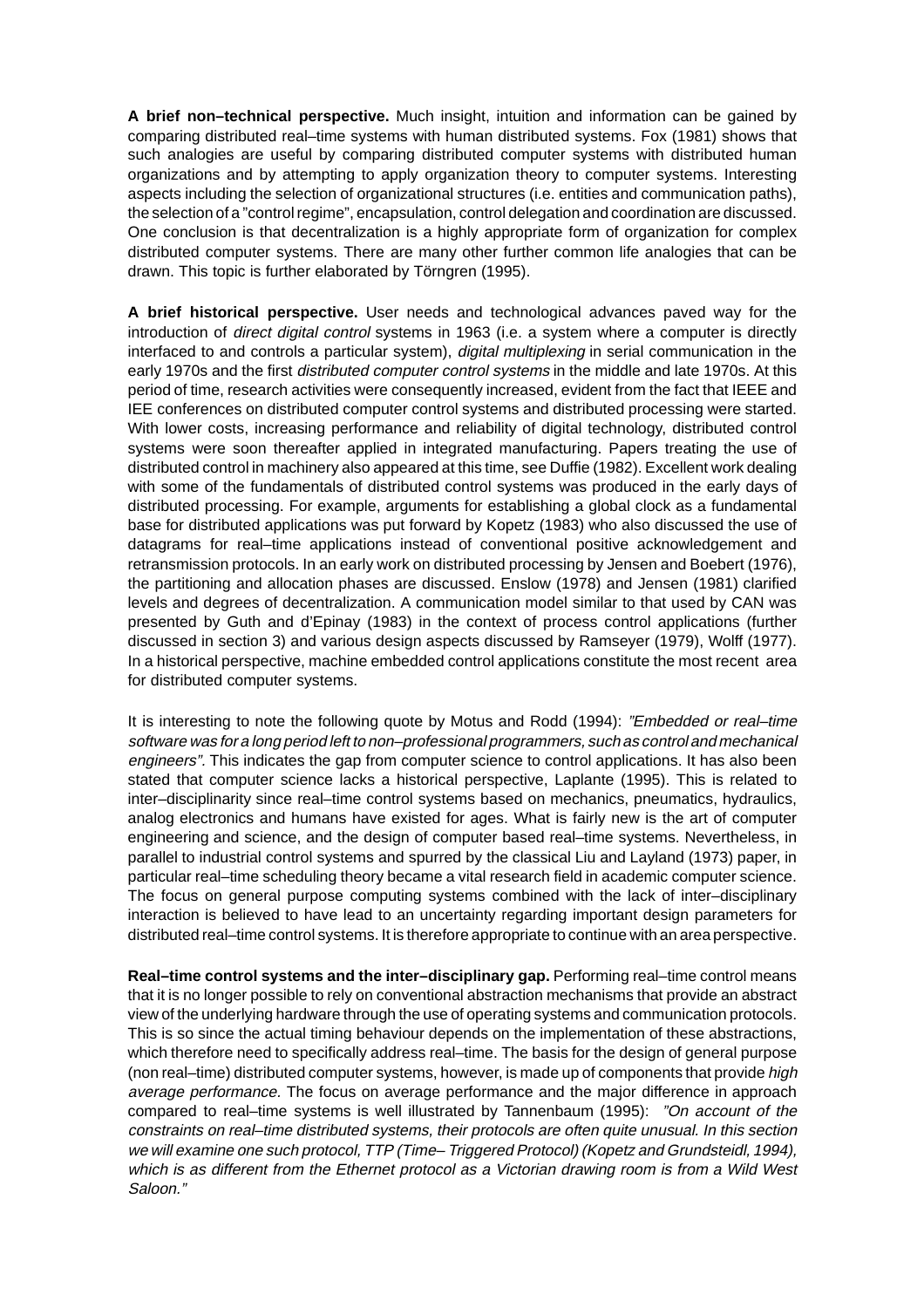Significant time–variations typically occur with the use of general purpose contemporary computers. That is, the *dynamic factor*  $\delta_{max}/\delta_{min}$  will be large. The factor is a measure of the time–variations that can be expected where  $\delta$  denotes the time from start to end of a particular computer activity (program, process, etc.). Time–variations typically have the effect to deteriorate control performance for control applications. This fact has spurred research activities in two fundamentally opposite directions. The "real–time branch" of computer science deals with e.g. real–time scheduling theory and the design of predictable computer and communication components. Recent work in control theory, on the other hand, deals with the design of feedback control systems that provide robustness towards time–variations, data–loss and other transient failures. These directions indicate the interesting trade–off and interaction between control and computer engineering regarding timing problems in real–time control systems; solutions can typically be provided either by computer or control engineering design, see Törngren (1995) for more on this topic.

The overemphasis on bitrate performance of communication links and the influence of OSI oriented communication is worth noting. For a distributed real–time control system, bit rates at the physical layer do not really give much information. The effective bandwidth of a protocol is often significantly lower than the bitrate. Furthermore, the transmission delay is only a fraction of the end–to–end delay, including delays at sending and receiving nodes. Therefore, system wide execution strategies and end–to–end delay considerations are essential. The OSI model, services and protocols were originally designed to connect larger computers in a wide area network, not requiring real–time communication and aimed towards connection–oriented services between a pair of agents. The transmission of, for instance, short but frequent and time–critical data is not until very recently considered by ISO standards, Stallings (1995).

# **3. Properties of CAN and comparison with FIP**

Among the very large number of serial communication protocols, CAN and FIP, the Factory Instrumentation Protocol, Leterrier (1992), are exceptional since they were explicitly designed for real–time control applications, Leterrier (1992), Kiencke (1994). Dissimilarities include their origin, automotive vs. process control/factory automation. The relevance of these protocols is further justified by the fact that CAN is commercially highly competitive and that FIP includes an application layer and tools for distributed real–time applications. CAN and FIP are compared in Tables 1 and 2 (data–link layer and above) and further discussed in the following.

|                                         | CAN                                        | <b>FIP</b>             |
|-----------------------------------------|--------------------------------------------|------------------------|
| Layers:                                 | 1, 2                                       | 1, 2, 7                |
| Scheduling policy/mechanism:            | None <sup>1</sup> /Preemption & priorities | Static & run-time $/5$ |
| Error detection:                        | FCS and much more <sup>2</sup>             | <b>FCS</b>             |
| Error handling:                         | Retransmission                             | None <sup>6</sup>      |
| Effective bandwidth $3$                 | $\sim$ 0.49                                | $\sim 0.06 - 0.89$     |
| Data length periodic messages:          | $0 - 8$ bytes                              | $0-126$ bytes          |
| Maximum update frequency <sup>4</sup> : | $\sim$ 6 kHz                               | $\sim$ 200 Hz          |

TABLE 1: Some properties of CAN and FIP

- 1) The CAN specification leaves the choice of scheduling policy open. See further below.
- 2) FCS=Frame Check Sequence, monitoring, frame check, bit stuff and error signalling.
- 3) Effective bandwidth = [Number of data bits]/[total number of frame bits + scheduling overhead]. Figures for small and large periodic messages (FIP) and 8 byte messages (CAN).
- 4) Approximate maximum update frequency for periodic messages with a bitrate of 1 Mbit/s.
- 5) Local clocks for centralized static scheduling. Aperiodic messages are discussed below.
- 6) Acknowledged and datagram services are available.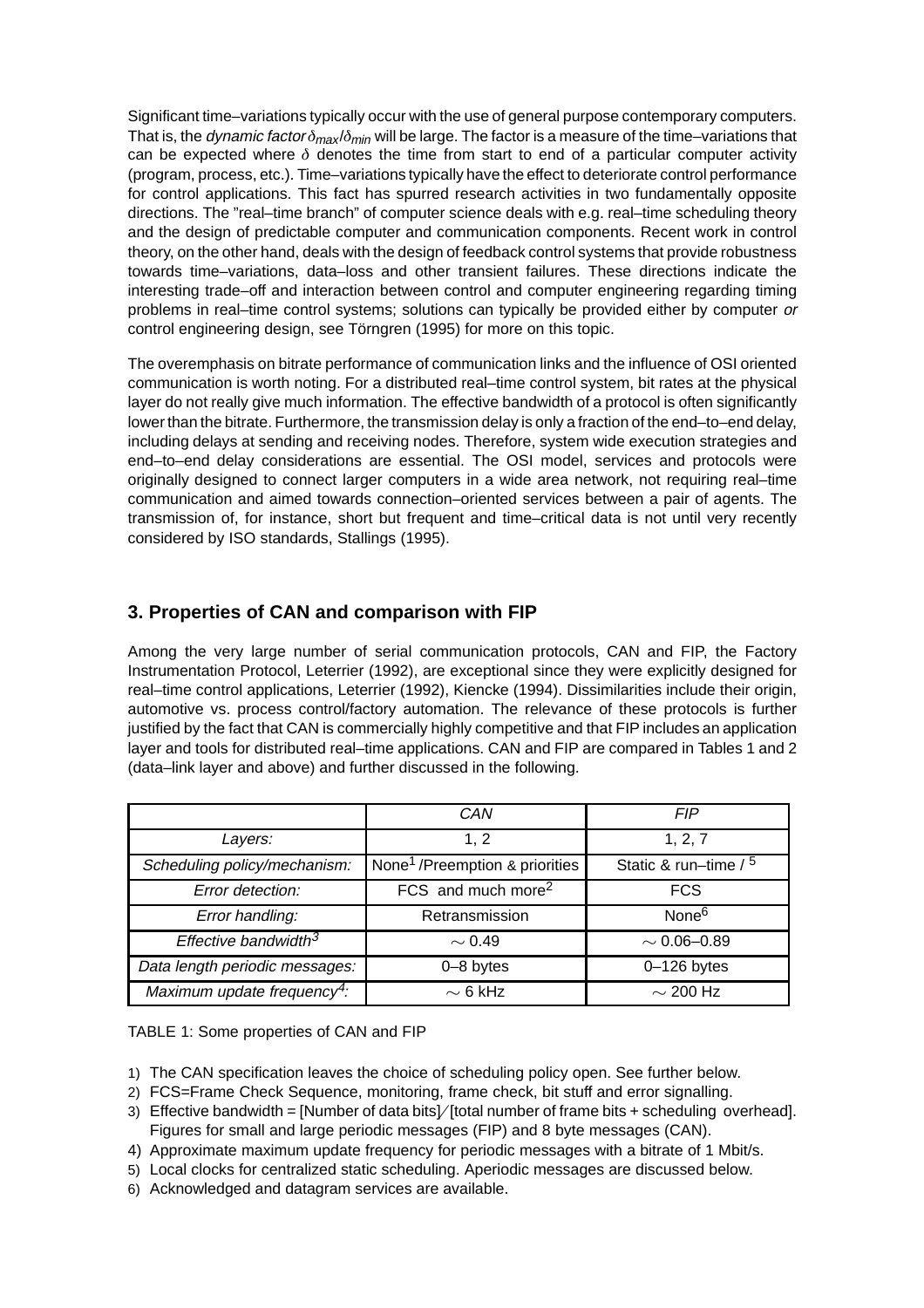|                                                      | CAN   | FIP |
|------------------------------------------------------|-------|-----|
| Application layer support for real-time (RT) systems | $+/-$ |     |
| Suitability for RT-event triggered systems           |       |     |
| Suitability for RT-time triggered systems            |       |     |
| Error detection mechanisms                           |       |     |
| <b>Error handling</b>                                |       |     |
| Cost                                                 |       |     |

TABLE 2: Qualitative comparison of CAN and FIP.

**The communication model used (application layer).** "Communication model" is here informally used to refer to the communication view that is provided to the application by the communication subsystem. This view is primarily related to the logical behaviour of communication and includes connectivity (e.g.  $1-1$  or  $1-n$ , uni- or bidirectional, connection-oriented vs. connection-less); whether communication is blocking or not and the basic addressing principle (sender–receiver vs. source addressing only).

The model provided by FIP and CAN has a similar basis. It has been referred to as the *distributed* data–flow communication model, formalized by Guth and d'Epinay (1983), or alternatively as the Producer–Consumer model. The model is most notably based on source addressing and broadcasting of information. It can further be classified as unidirectional, connection–less and non blocking. Receivers by use of an associate receiver select the information of interest for reception. The communication abstraction provided can be viewed as logical channels connecting distributed application functions, forming a distributed database. Communication can be performed based on periodic updating (time–triggering) or event–controlled updating (data change triggering). The communication model provided is simple, allows a straight forward mapping for control applications, Törngren (1995) and promotes system flexibility in terms of decoupling communicating processes. It is interesting to note that a similar model has been developed in non real–time distributed systems, termed event–based, implicit invocation, Garlan and Shaw (1993). Stated advantages include strong reuse support and ease of system evolution. For non real–time systems, stated disadvantages include the lack of control from the point of view of source components. For real–time systems this is less of a problem since control–flow anyway must be specified and managed. Further, error detection is appropriate at receivers of data, see e.g. Rodd et al. (1990).

The lack of a standardized application layer protocol in CAN has caused a lot of activities related to different applications, see e.g. CiA (1994) for a survey of protocol proposals. As indicated in Table 2 for CAN, this lack can either be seen as a merit, since it enables the design of application specific higher layer protocols, or as a drawback due to the lack of standard and stability.

FIP, on the other hand, provides an application layer which includes support for periodic updating and specific consistency and synchronization services (which ensure that a number of nodes have received the same information and that its use can be synchronized). A special mechanism and policy is provided for aperiodic messages which are granted access by the communication master. The master can accept requests during ordinary TDMA communication and can then provide any spare capacity, in terms of empty TDMA slots, to these aperiodic requests. Additionally, FIP provides tool support for distributed application development. This is an advantage compared to CAN.

**Communication scheduling.** One of the central demands of a real–time computer control system is the need of predictable timing behaviour. In a distributed control system a number of nodes are connected through a shared communication network. Therefore, resource sharing or scheduling (termed medium access control for communication) is a topic of major importance. If several time–critical control activities are multiplexed onto a computer system it is not sufficient to provide a fast computer system. Scheduling policies determine which entity (e.g. process or message) that at a given time instant can use a given resource. A policy consists of a number of rules and algorithms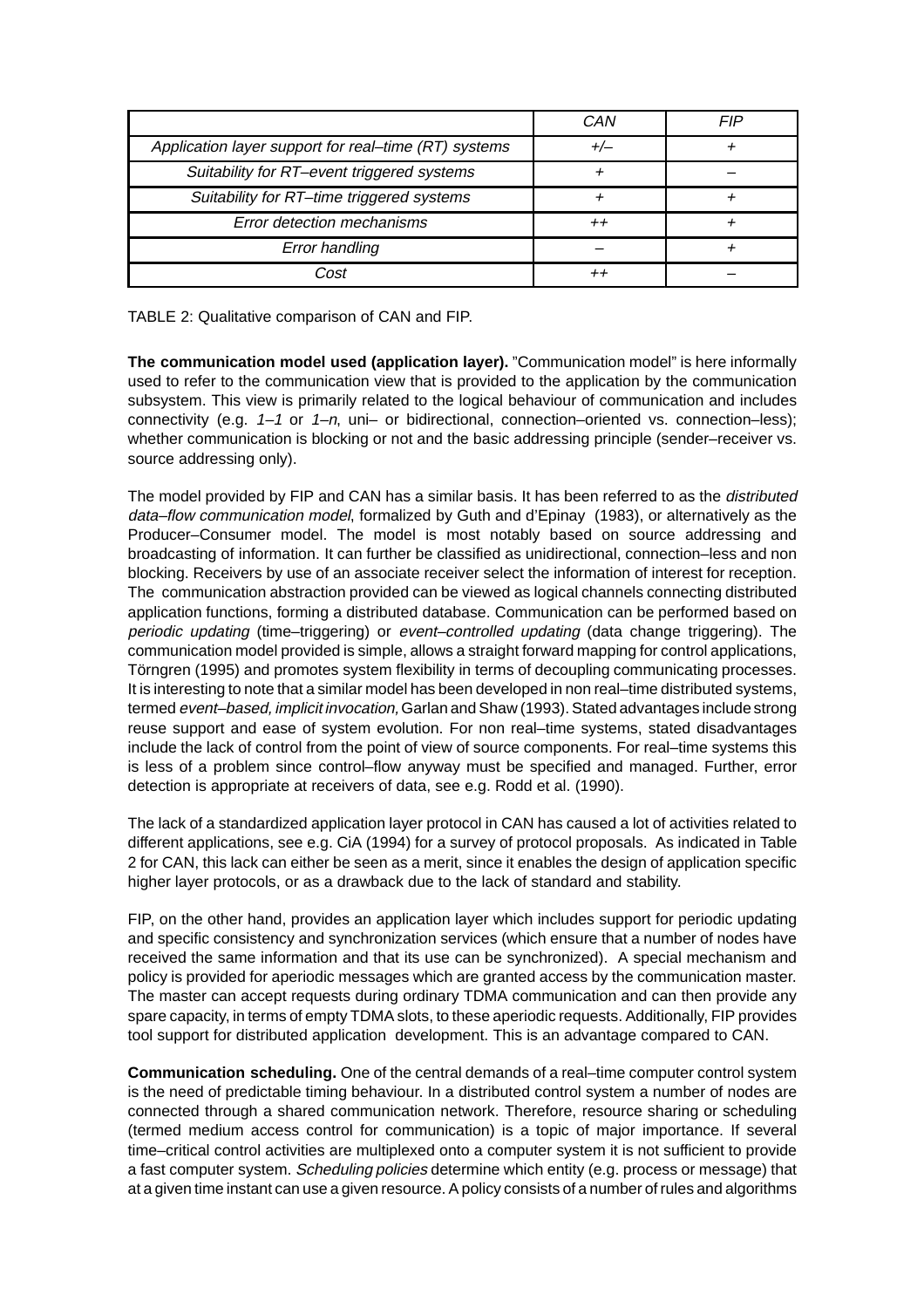which implement the aim of the policy by use of a number of "low-level" *mechanisms*, compare for instance with preemption and dispatching mechanisms in an operating system. Scheduling can of course to some extent be avoided by using more resources, but cost always tend to introduce some degree of multiplexing. A scheduling policy is furthermore characterized by its suitability for event vs. time–triggered systems.

CAN provides a controlled access protocol by use of message priorities and a priority resolution (preemption) mechanism. I.e., CAN provides a mechanism but does not specify how priorities should be assigned to messages or impose any restrictions on when messages can be transmitted. Unfortunately this together with the launching of the protocol as an "event–driven one" has created misconceptions about the use of CAN, Törngren and Backman (1993), Tindell and Burns (1994). Consequently CAN has sometimes been considered to have stochastic delay properties for all but the highest priority. Clearly, from the extreme point of view of an entirely event–driven system where events can occur as often as possible and priorities are assigned to messages without any specific rules, the system does become as stochastic as the assumed environment. By use of concepts developed in 70s and 80s, such as rate–monotonic scheduling, critical instant analysis (Liu and Layland (1973)) and sporadic servers (Mok (1983)) predictable real–time scheduling is easy to achieve by use of the priority mechanism provided by CAN (see further below and section 5).

Consequently, it is in principle possible to apply a number of policies to a CAN system, including static scheduling (e.g. some form of time division multiple access  $-$  TDMA), a rate monotonic style of scheduling, or the waiting room protocol. This allows CAN to be tailored towards event- or time–triggered systems by choice of scheduling policy, compare with Table 2. The policies are briefly introduced below.

In TDMA, time slots for communication are statically assigned to nodes. Even though this policy does not require a priority mechanism, such a mechanism can potentially be used to implement a hybrid scheduling policy, e.g. using one priority for a static schedule and higher priorities for certain alarm or mode change messages. TDMA can be performed based on centralized (master/slave or polling) or decentralized (master/master) control. In either case, transmission rights are granted to nodes at predetermined time instants according to the static schedule. Centralized control is exemplified by FIP, which as opposed to traditional polled systems allows communication slaves to communicate directly with other slaves/nodes. Because FIP primarily uses static scheduling it is less suited for event–driven systems. Drawbacks for centralized control schemes include the overhead caused by master polling and the single point of failure that the master constitutes. In decentralized control a global clock is required and used to implement distributed static scheduling. This approach eliminates the disadvantages in master/slave communication systems. The Time Triggered Protocol – TTP is one example, Kopetz and Grundsteidl (1994).

Rate monotonic scheduling was initially developed by Liu and Layland (1973) for the scheduling of independent periodic processes on a single processor. With rate monotonic assignment, priorities are assigned such that processes get a priority corresponding to their frequency: high frequency yielding high priority. A preemption mechanism is required to ensure that the process with the highest priority always executes. Under these conditions a sufficient utilization condition exists to check whether all processes will finish their computation requirements each period before their current period expires. Since then, rate monotonic theory has been extended to deal with aperiodic processes, communication scheduling and processes where deadlines are shorter than the period, etc., see Audsley et. al for an overview (1995). This collection of theoretical work is here referred to as the rate monotonic framework. Tindell and Burns (1994) illustrated the application of this framework to CAN scheduling.

In the Waiting Room Protocol (Ramamritham (1987)) a logical waiting room is established. Each node maintains its own local queue of messages. At the end of a transmission round the first message in each local queue enters the waiting room. During a transmission round all messages in the waiting room are transmitted one by one. A message round is implemented by means of prioritized arbitration, where each node is assigned one unique priority. Messages from the waiting room will always have higher priority than messages not in the waiting room. The waiting room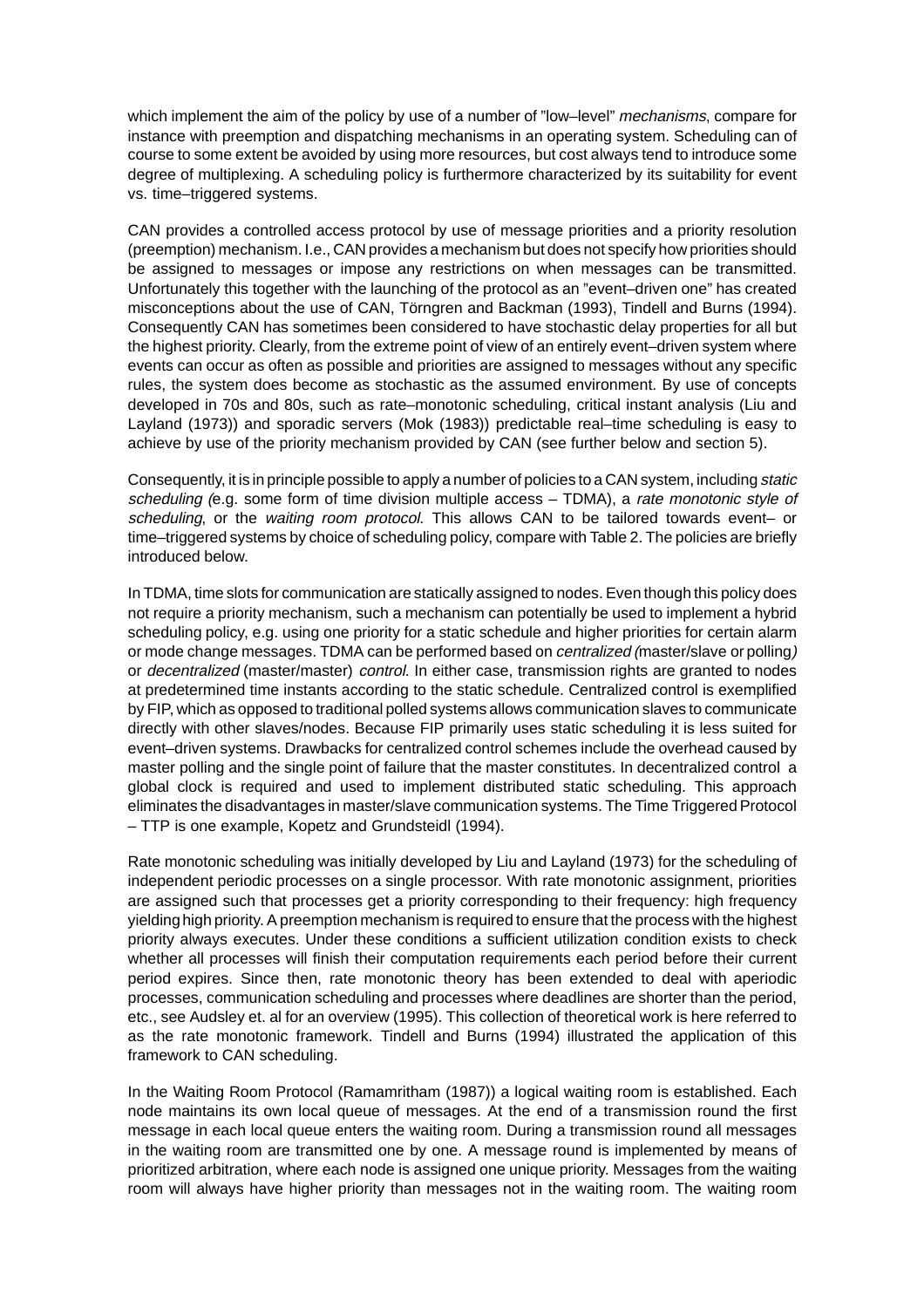protocol is advantageous compared to token passing scheduling. There is no token which can be lost and if a node does not have a message to send it will not consume any bandwidth.

**Communication (logical) reliability – error detection and handling.** Specific attention must be given to error handling policies and the provision of suitable error detection mechanisms. A prerequisite is clearly that a very high degree of communication faults are detected and reported as early as possible. Fault tolerance support may additionally be required (for reliability or availability reasons), in order to provide higher probability of message delivery in spite of failures. In a real–time application the availability of time is limited and thus e.g. the number of retransmissions possible before the data–item becomes invalid are also limited. Different scheduling and error–handling policies need to be applied depending on application requirements and characteristics.

CAN does provide excellent error detection mechanisms, see e.g. Charzinski (1994). Several mechanisms complement a frame check sequence as indicated in Table 2. If a node detects an error it immediately transmits an error frame to notify other nodes. CAN also provides a hardware acknowledge which indicates to the transmitter that there is at least one other functioning node on the network. The acknowledgement, however, does not say that the message actually has been received by any CAN–controller. This, it can be argued, would have been more useful information. Compared to CAN, FIP only provides a frame check sequence.

Unfortunately, the CAN protocol specifies a *fixed error handling policy*. I.e. when a transmitting node has detected an error regarding a transmitted frame, the CAN protocol specifies that immediate retransmission of the message must take place. For a real–time application it would have been more preferable that the maximum number of retransmissions was a configuration parameter, thus leaving the policy open, as for the scheduling policy. The consequence of the fixed policy is that the designer is left with fewer degrees of freedom. For example, a transmission error can often be handled by the application by use of e.g. prediction in control applications, or by use of oversampling. While these options remain, the hardwired policy reduces the available bandwidth. Further, the alternative to use static scheduling (as discussed above) is made very complicated. In FIP, datagram and acknowledged services exist. For periodic broadcasting no retransmission is specified.

# **4. Essential design aspects for distributed real–time control systems**

In a wider perspective and from a technical point of view, the design of distributed real–time control systems requires methodologies, models and tools that facilitate systems engineering to determine an appropriate level of application decentralization and a suitable way of organizing the distributed application. Up till now, practical work has focussed on tools supporting on–line analysis of already designed systems rather than supporting the design phase. Most existing methodologies do not address decentralization but the problems have been addressed in research. A decentralization methodology for machine control applications by Törngren (1995) is illustrated in Fig. 1 and briefly outlined in the following.

The appropriate level of decentralization depends on a number of factors, including costs, load balancing, reliability and real–time requirements. Load balancing is an important system property that will improve system flexibility and utilization margins. Real–time requirements include bounded and/or constant delays as well as time synchronized actions. A typical requirement can be to minimize control delays (the time from sampling to actuation), for given sampling frequencies, to increase control performance. Modularity and flexibility are desirable properties, which however are difficult to quantify. Use of natural decomposition and allocation approaches has advantages in this regard. Decentralization is typically suitable to formulate as an optimization problem.

The methodology adds a number of design steps to conventional design methodologies. The steps specifically deals with implementation oriented application structuring, the problem of finding a suitable match between the application and the resource structure ("mapping"), and with execution strategy considerations. The steps can be applied in different stages, for systems and subsystems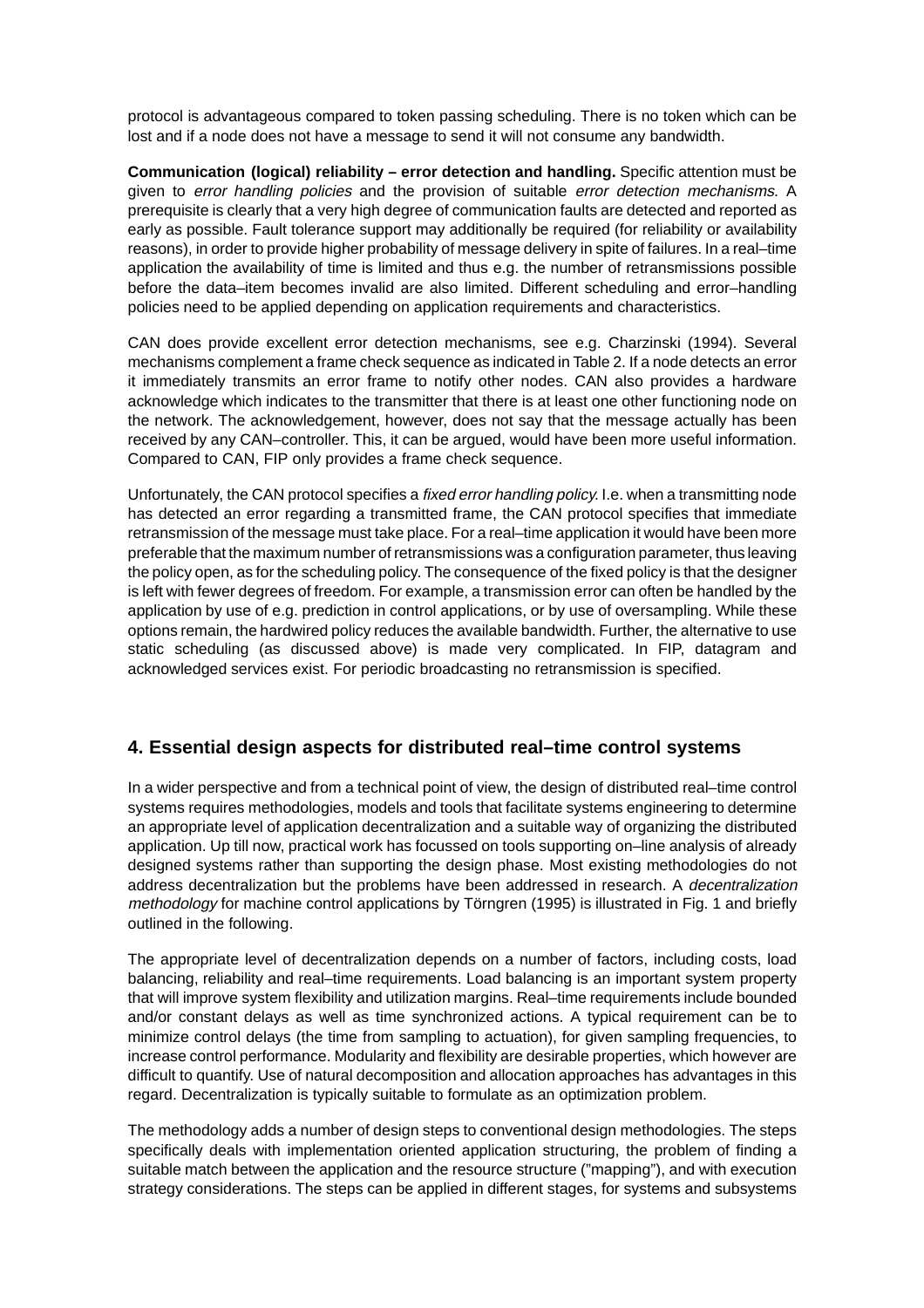and early as well as late in design. They are interdependent, related through iterations, and rely on knowledge about application and implementation characteristics. The need for modelling in order to exploit the solution space and understand the system is essential, but not further treated in this paper.





**System design including structuring and control design.** Structuring, through decomposition, yields elementary functions which are the basic units that can be considered for distribution and parallel execution. I/O bounds can be used as a basis for decomposition and allocation. An I/O bound refers to a clear data–flow relation between an elementary function and one or more I/O points (sensor and/or actuators). An allocation strategy that is based on the I/O bounds of functions is referred to as locality based distribution – basically implying that local functions are executed locally.

Natural ways of decomposition include functional, spatial, dynamical and organizational decomposition. The second has a clear relation to I/O boundness, as introduced previously. The third, has relations to system hierarchical structuring, but also to the design organization. I.e. decomposition may be given by the company/subcontractor etc. structure. Dynamical decomposition arises in control system design since the controlled objects often constitute multivariable systems in which there may be dynamic couplings between several actuators (subsystems). Further, the decomposition of centralized into decentralized functions is essential for distributed systems. It is interesting to note that these decompositions tend to coincide in machine control applications. I.e. for example a position servo function is potentially identifiable based on all three ways of decomposition.

#### **Decentralization: Application vs. resource structure and execution strategy considerations.**

In this step, application characteristics and the above mentioned aims are used as a basis for identifying natural partitioning and allocation approaches (in view of considered resource structures). Different approaches are evaluated with respect to resource utilization, extensibility and cost.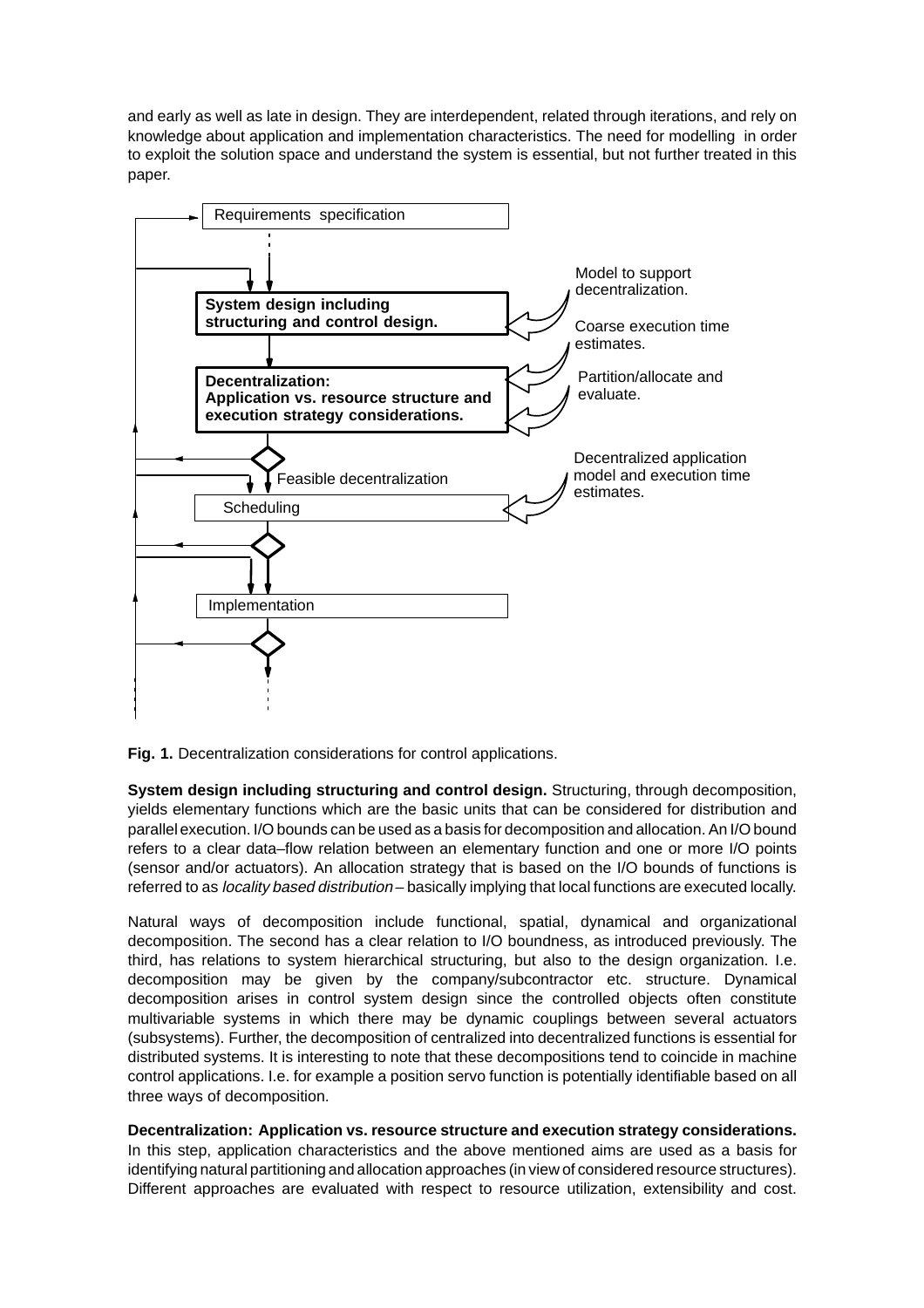Execution strategy considerations are used to ensure that timing requirements of control activities can be met and for comparing remaining alternatives. That is, scheduling considerations are integrated in this step. Partitioning and allocation derive distribution units that contain executable processes that are allocated to the computer system.

Locality based distribution has been shown to be a good approach towards reduced control delays, load balancing and modularity. Locality based distribution however comes in several flavors. For example, several allocations can qualify as locality based and the resource structure may require functions local with respect to for example one joint to be implemented in several nodes. Therefore, heuristics from general purpose real–time allocation problems are also used, including considering the weights of bounds/communication (some may be neglected) and the grouping of strongly connected functions into objects to hide internal communication.

Given a number of potential hardware and application structures, one basic idea is to apply two levels of distribution: Low level and locality based distribution. This is very useful as a first attempt since they stress different potential bottlenecks. The former approach stresses communication and centralized controller computation requirements, whereas the latter approach to a more or lesser extent reduce communication but increase computational (and memory) requirements on I/O nodes. Necessary constraints on utilization are evaluated. If both approaches satisfy necessary constraints and leave a sufficient utilization margin, decentralization should be straightforward.

If both approaches fail in the evaluation, several possibilities are at hand. Application optimization and implementation can be altered and enhanced, e.g. through algorithm optimization and further decomposition. Alternatively, increased hardware performance can be considered. Subsequent iteration failures to meet basic constraints may require iteration back to change system requirements (if possible), for example, by reducing a particular sampling rate. Remaining candidate allocations can be compared with respect to control delays, extensibility and cost.

A set of selected policies with respect to triggering, scheduling and synchronization are together referred to as an *execution strategy*. An implemented control activity may involve the execution of sequences of elementary functions in several nodes. If full control of triggering, scheduling and synchronization policies is not possible or not properly considered, undesirable time–variations may result. Consider the execution of a pair of elementary functions that need to exchange data. Execution scenarios with respect to triggering, scheduling and synchronization are as follows:

- The functions are either time– or event–triggered. These two principles are well known computer system principles, e.g. to detect changes in the environment either by *polling* (sampling) or by events (e.g. external interrupts).
- The time–triggering is based on a local or a global time base.
- An event–triggered function is either truly aperiodic or sporadic. The former type is always enabled for execution once a relevant event occurs. The latter is only enabled provided that a specified minimum period has expired since the last event occurred. I.e., for sporadic activities the maximum event occurrence frequency must be bounded, Mok (1983).
- The system is completely statically scheduled, completely scheduled based on static priorities, or scheduled using a mix of these and possibly other policies.

In distributed application design, this altogether provides many different execution scenarios for control activities and cooperating processes. For example, a distributed producer/consumer (compare sensor, controller and actuator) pair could be implemented as two periodic processes with a constant phase relation (e.g. by use of a global clock) in order to achieve a constant control delay, or as a periodic – aperiodic/sporadic pair. In either cases the network may be statically or run–time scheduled. Based on a model specifying real–time requirements and implying a desired execution strategy, execution strategy considerations ("transformations") can be used in design situations where the system hardware architecture and resource management policies may be more or less fixed, to improve the timing behaviour of the distributed application (e.g. reduce time–variations).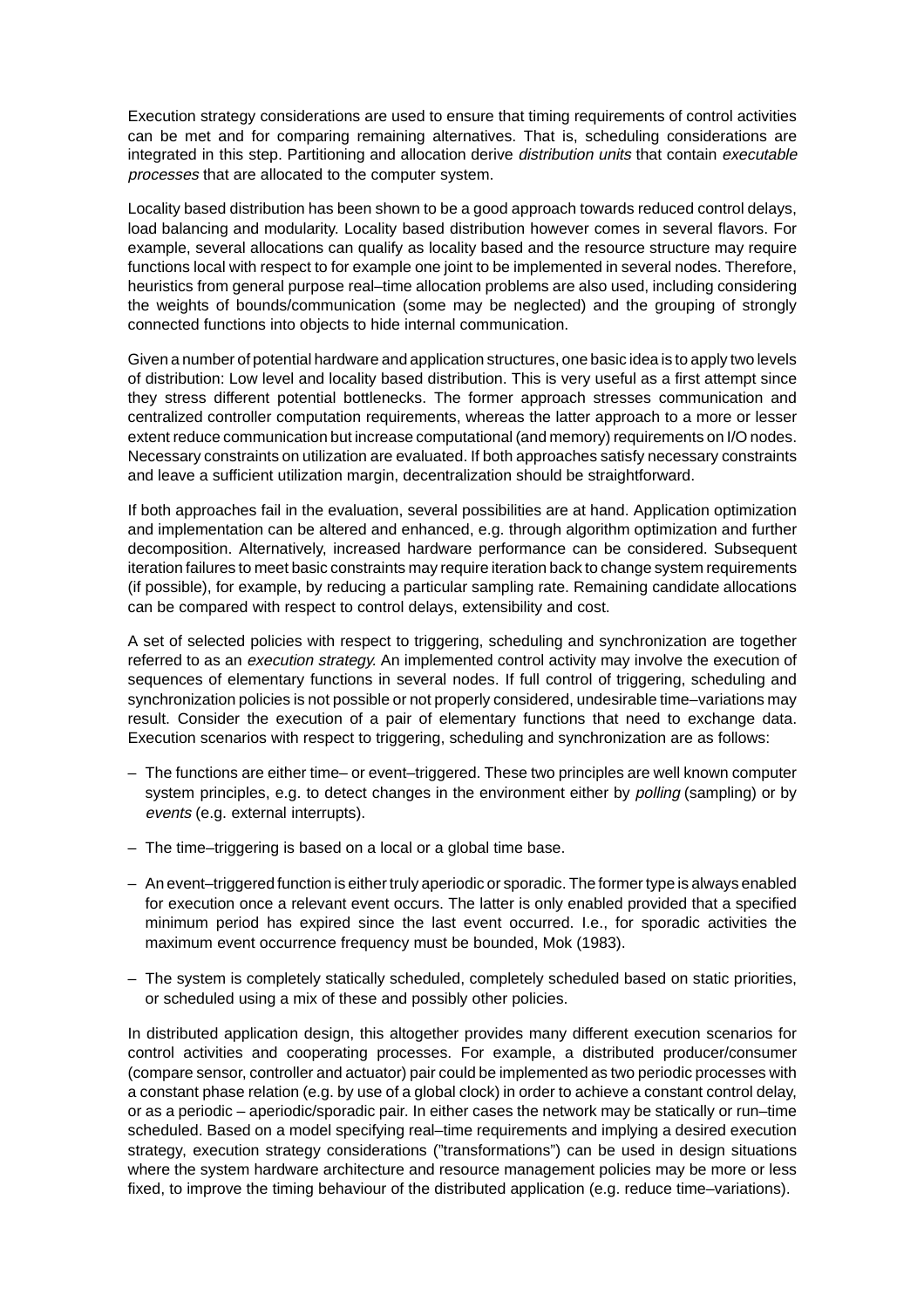# **5. The use of CAN as a basis for distributed real–time control systems**

**Establishing a global clock.** The provision of a global clock as a fundamental basis of a distributed control system drastically facilitates all aspects of system design, implementation and management. As described by Kopetz and Grundsteidl (1994), a sparse time base can be created on top of local synchronized clocks, providing a time grid with sufficient granularity, relative accuracy and precision for the application. External synchronization, if required, can be included in the clock synchronization. There exists many proposals and implementations for master/slave clock synchronization. Distributed clock synchronization should however be used to increase reliability and to eliminate the need to consider a faulty clock master. One example of a protocol with distributed clock synchronization (and based on static scheduling) is TTP. A global clock is not specified by CAN and FIP, but both provide a base for implementing clock synchronization. For priority based scheduling, a distributed solution may well exist but has not been found in the literature.

**Scheduling.** As described in section 3, several scheduling policies can principally be used, however, requiring specific considerations due to the fixed error handling policy. Priority based scheduling requires priorities to be assigned to messages and updating principle to be determined. The use of a rate (or deadline) monotonic style of assignment is considered to be straightforward, see Tindell and Burns (1994). The separation of message priorities from message contents is important. As the urgency of a particular data–item clearly can vary from application to application, a standard imposes a strong limitation if the standard prescribes the object numbers, i.e. priorities, to be used for specific data entities such as e.g. pressure or temperature.

**Dimensioning.** Communication system dimensioning in terms of utilization and real–time requirements can be based on the rate monotonic framework. For coarse dimensioning the utilization contributions from nodes can be computed. For detailed dimensioning a critical instant analysis, i.e. the worst–case instant where the maximum number of messages are transmitted simultaneously, is useful.

**Periodic vs. event controlled updating and datagram vs. acknowledged services.** There is much to be said about this topic. It is important to base these decisions on application (message) requirements with respect to consistency and real–time behaviour, e.g. to distinguish between continuous and discrete data–flows and to identify the consequences of data–loss and/or non consistent updating, see further Rodd et al (1990), Kopetz and Grundsteidl (1994), Törngren (1995). CAN guarantees with high probability that the network delivers a message, or alternatively signals an error. This then requires consideration of the "weak acknowledge" together with the fact that high level acknowledgement is not necessary for continuous data when periodic updating is used.

### **6. Conclusions**

The paper has provided several perspectives towards the design of distributed real–time control systems and indicated some important design trade–offs and problems. The need for design and modelling tools which can be used early in design and which specifically address decentralization has been emphasized. The choice of application decentralization level and execution strategy largely determines the timing behaviour of a distributed application. This is an important reason to incorporate the discussed design aspects into system design strategies and standards.

Both CAN and FIP have good real–time properties compared to many other protocols. The major drawbacks of CAN include the fixed error handling policy and that the maximum cable length is limited. The major drawbacks of FIP include the single point of failure due to centralized control, the less stringent error detection mechanisms and the relatively expensive components. For cost–critical applications, therefore, CAN is a natural choice. To eliminate the disadvantage regarding error handling, a CAN chip where the retransmission handling can be turned off or enabled independently for messages would be desirable.